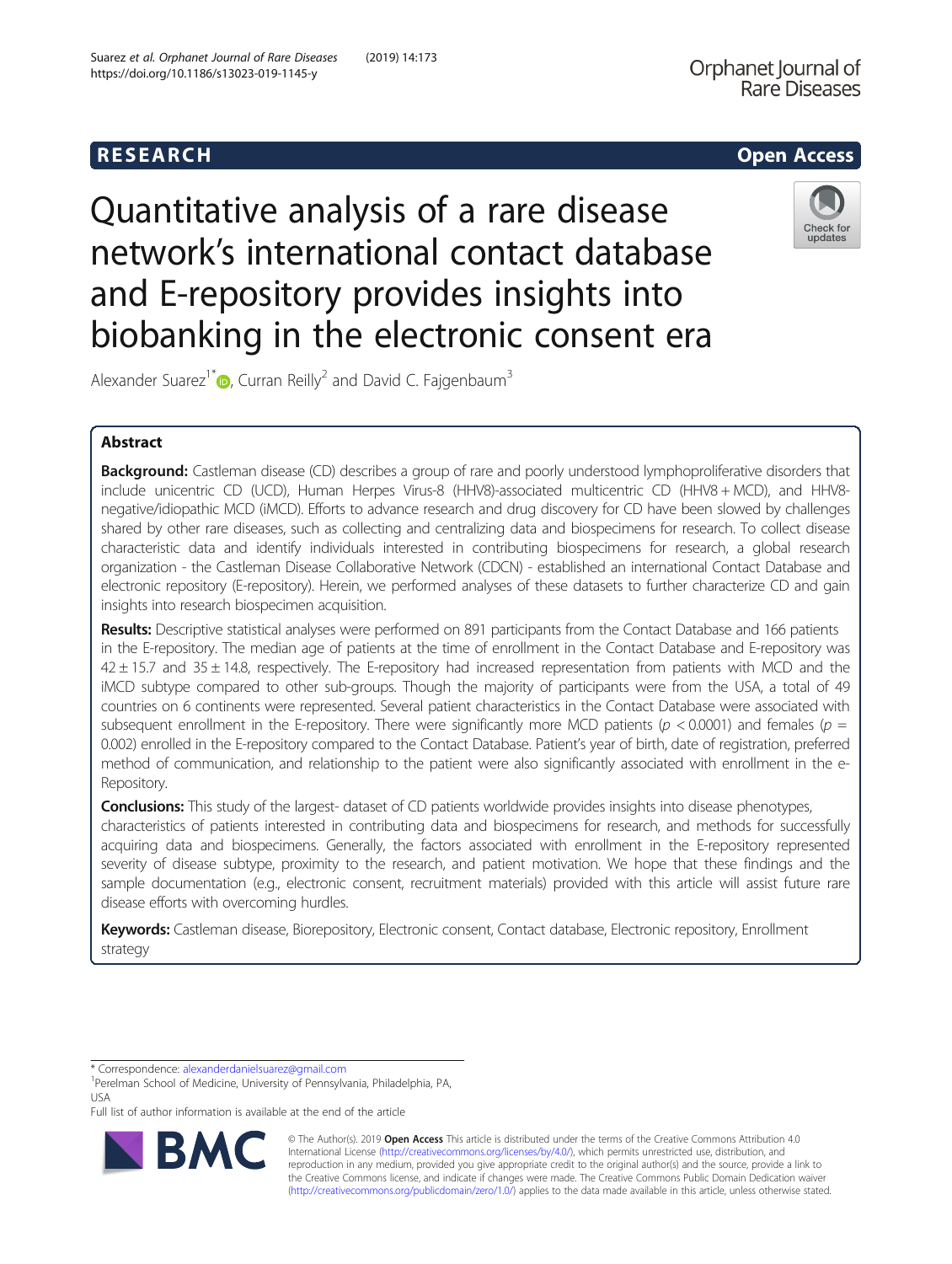# Background

In the United States, a rare or orphan disease is defined as any disease affecting fewer than 200,000 people [\[1](#page-7-0)]. Collectively, 1 in 10 Americans suffer from one of the approximately 7000 rare diseases; only 5% currently have FDA-approved treatments [\[2](#page-7-0)]. Rare disease research faces many challenges that impede discoveries and new drug development, including decreased priority, focus, or funding relative to more common diseases. Due to the nature of rare diseases - few cases worldwide, complicated diagnoses, restricted availability of information and resources – accessing necessary biospecimens and patient data pose additional challenges.

Castleman disease (CD) is a group of rare and poorly understood lymphoproliferative disorders. Clinicians and researchers have primarily relied on case reports to understand CD, as limited access to samples and data has resulted in studies with small numbers. While all cases of CD share common lymph node histopathological features, CD is further sub-classified into: Unicentric CD (UCD), Human Herpesvirus-8 (HHV-8)-associated multicentric CD (HHV8 + MCD), and HHV-8-negative/idiopathic MCD (iMCD) [\[3\]](#page-7-0). UCD involves a single region of enlarged lymph nodes and mild symptoms, which can be resolved with lymph node resection. HHV8 + MCD involves multiple regions of enlarged lymph nodes and symptoms related to intense immune hyperactivation due to uncontrolled infection with HHV-8. iMCD is characterized by nearly identical clinical and laboratory abnormalities as HHV8 + MCD, but these patients are HHV-8 negative and the etiology is unknown. Historically iMCD has received the least research attention. Unsurprisingly, it is also the least well understood and most deadly subtype. A review of all published case of MCD was performed in 2016 to further investigate and define iMCD [\[4\]](#page-7-0). 42% of patients were found to be HHV-8 positive; 25% had unknown HHV8 status; and 33% were HHV-8-negative. This study provided important insights into clinical and pathological features of iMCD, but publication bias could not be accounted for as every case had been previously written up.

In 2012, the Castleman Disease Collaborative Network (CDCN) was created to advance research and treatment discovery for CD. The CDCN forged a novel framework for research called the collaborative network approach to promote collaboration, prioritize and fund high impact research, facilitate tissue and data sharing for research, and support patients [\[5](#page-7-0)]. In order to facilitate tissue and data sharing for research, the CDCN launched an international Contact Database in July 2014 and an electronic repository (E-repository) in July 2015. The Contact Database collects a limited set of data on patients and loved ones; the E-repository enables patients to indicate their interest in donating tissue samples for research.

Our aim is to characterize the largest dataset of CD patients in the Contact Database and to compare the features of patients who also sign up for the E-repository against those who do not. We also share resources, including a patient-directed electronic consent (e-consent) and marketing materials, that can be re-used by other rare disease efforts that are interested in improving research biospecimen acquisition.

# **Methods**

# Patient databases

The CDCN webpages for participants to sign up for the Contact Database and the E-repository are shown in Additional file [1](#page-7-0): A. The Contact Database includes an online questionnaire regarding participant demographic data, diagnosis, contact information, and preferences for getting more involved. Following completion of the Contact Database form, the participant receives an automated email that includes a link to sign up for the Erepository, among other links (Additional file [1](#page-7-0): B1-B2). Within 24 h, the participant also receives a personalized follow-up email from a CDCN staff member, which also includes a link to sign up for the E-repository.

The E-repository includes a Tissue Sample Donation Interest Form (TSDIF) to collect more in depth information regarding the patient's demographics, course of disease, past medical history, and any previous tissue donation (See Additional file [1](#page-7-0): C for full list of questions). Completion of this form to express interest in participating in research is included as part of a protocol ("The Castleman Disease Collaborative Network Biobank: A Collection of Biospecimens and Clinical Data to Facilitate Research") approved by Quorum IRB. A separate electronic consent form was developed for the CDCN's Biobank (see Additional file [1:](#page-7-0) D). Participants can request to be removed from the Contact Database and E-repository at any time.

## Statistical analyses

Descriptive statistical analyses were performed on the demographic and disease characteristic data for both databases. Not all patients completed each registration question for the Contact Database and E-repository form. Chi-square analysis was performed to search across the two databases for significant associations between characteristics of patients in the Contact Database and likelihood of joining the E-repository. The Bonferroni method of multiple hypothesis testing was performed to determine corrected  $p$ -values. Alpha was determined to be  $p$ -value < 0.05.

# Results

The Contact Database includes 891 patients enrolled between July 2014–December 2017, and the E-repository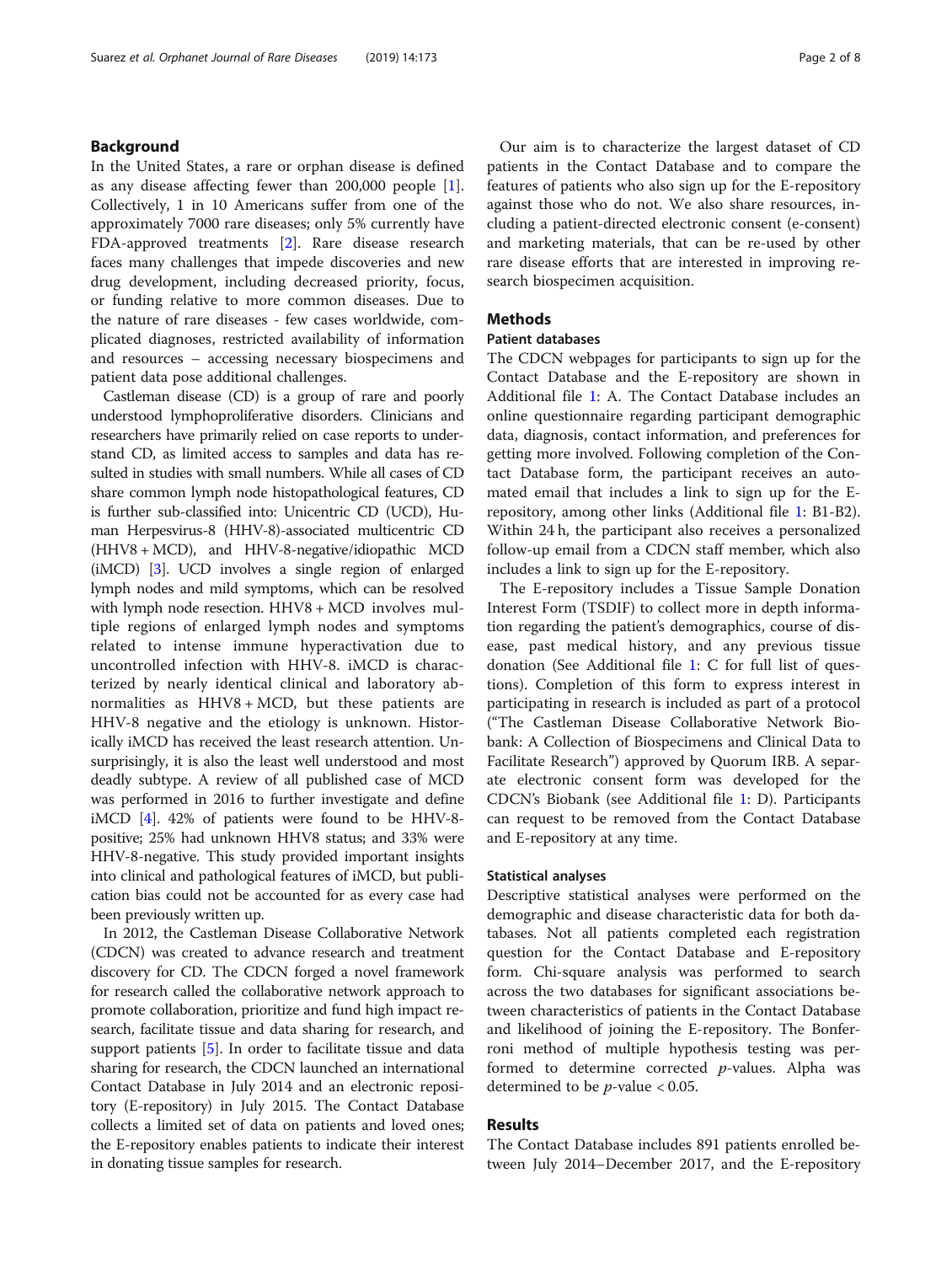includes 166 patients enrolled between July 2015–December 2017. There are 165 patients in both the Contact Database and the E-repository; one patient is in the Erepository but not the Contact Database. Table 1 includes demographics of patients in the Contact Database and E-repository. Of those participants registered in the Contact Database ( $n = 891$ ), 18.2% also registered for the E-repository ( $n = 165$ ). In the Contact Database, 49% of patients were female and 51% of patients were male; 72% of patients were from the US. The remaining 28% of participants represent 49 countries on 6 continents (Fig. [1\)](#page-3-0). The mean age of patients at the time of enrollment was 41.8 years old. The proportion of patients with CD subtypes included 41% MCD, 33% UCD, and 26% unknown. Sixty percent of MCD patients were female and 69% of UCD patients were female (Table [2\)](#page-3-0). Among MCD cases, 57% were reported to be HHV-8-negative/ iMCD, 10% HHV8 + MCD, and 33% unknown.

Patients in the E-repository were 67% female and 82% were from the US. The mean age of patients was 42.6 years old. Fifty-one percent of patients reported having MCD compared to 42% UCD and 7% unknown. Sixtyfour percent of MCD cases reported having HHV-8 negative/iMCD, 8% HHV8 + MCD, and 27% unknown.

In order to identify features significantly associated with enrollment in the E-repository, differences in the characteristics of patients in the Contact Database and Erepository were evaluated (Table [3](#page-4-0)). The distribution of patient gender and primary diagnosis was significantly

different between patients in the Contact Database and Erepository (corrected  $P < 0.05$  after correcting for multiple hypothesis testing). Additional characteristics significantly associated with enrollment in the E-repository included patient's year of birth, date of registration, preferred method of communication, and participant's relationship to the patient. Elements that trended towards significance included patient's country of origin, the participant's interest in joining a patient engagement program, and the amount of time elapsed between diagnosis and date of enrollment. There were no differences in patients' subtype of MCD, age at diagnosis, date of diagnosis, and disease specific symptoms between the two cohorts.

The demographics of those who elected to register for both the Contact Database and E-repository are summarized in Table [4.](#page-5-0) Among those who signed up for the Contact Database, women had nearly a two-fold increased rate of joining the E-repository when compared to men (22.3 vs. 10.6%). Patients born either between 1961 and 1970 (27.1%) or 2011–2018 (27.1%), compared to those patients of other age cohorts, were also significantly more likely to enroll. MCD patients (28.6%) and UCD patients (29.2%) were significantly more likely to enroll in the E-repository than participants who were unsure of diagnosis or not officially diagnosed (6.1%). Date of registration for the Contact Database was also significantly associated with enrollment in the Erepository. Patients who registered for the Contact Database between July–December 2014 (25.9%), July–

| Title                                  | Contact Database | E-repository | $p$ -value*           | Talat & Schulte | Liu et al. |
|----------------------------------------|------------------|--------------|-----------------------|-----------------|------------|
| $\mathsf{N}$                           | 891              | 166          |                       | 384             | 128 iMCD   |
| Age (Median $\pm$ SD)                  |                  |              |                       |                 |            |
| <b>UCD</b>                             | $35 \pm 14.8$    |              |                       | 30              |            |
| <b>MCD</b>                             | $42 \pm 15.7$    |              | $0.612$ <sup>1</sup>  | 52              | 50         |
| Patient Gender, N (%)                  |                  |              | 0.002 <sup>2</sup>    |                 |            |
| Female                                 | 200 (49%)        | 44 (67%)     |                       | 179 (47%)       | 54 (42%)   |
| Male                                   | 195 (51%)        | 22 (33%)     |                       | 205 (53%)       | 74 (58%)   |
| Patient Country of Origin, N (%)       |                  |              | 0.002 <sup>2</sup>    |                 |            |
| US                                     | 469 (72%)        | 117 (82%)    |                       |                 |            |
| International                          | 185 (28%)        | 26 (18%)     |                       |                 |            |
| Primary Diagnosis, N (%)               |                  |              | < 0.0001 <sup>2</sup> |                 |            |
| Multicentric CD                        | 206 (41%)        | 59 (51%)     |                       | 101 (26%)       | 128        |
| Unicentric CD                          | 168 (33%)        | 49 (42%)     |                       | 283 (74%)       |            |
| Unknown                                | 131 (26%)        | 8 (7%)       |                       |                 |            |
| Patient's MCD Subtype Diagnosis, N (%) |                  |              | 0.403 <sup>2</sup>    |                 |            |
| HHV-8-negative                         | 117 (57%)        | 38 (64%)     |                       |                 | 128        |
| HHV-8-positive                         | 21 (10%)         | 5 (8%)       |                       |                 |            |
| Not sure or N/A                        | 67 (33%)         | 16 (27%)     |                       |                 |            |

Table 1 Demographic data for patients enrolled in the Contact Database and E-repository, and prior estimates in literature

<sup>1</sup>Student's t-test p-value <sup>2</sup> Chi square p-value \*p-value with Bonferroni correction (k = 21), a = .002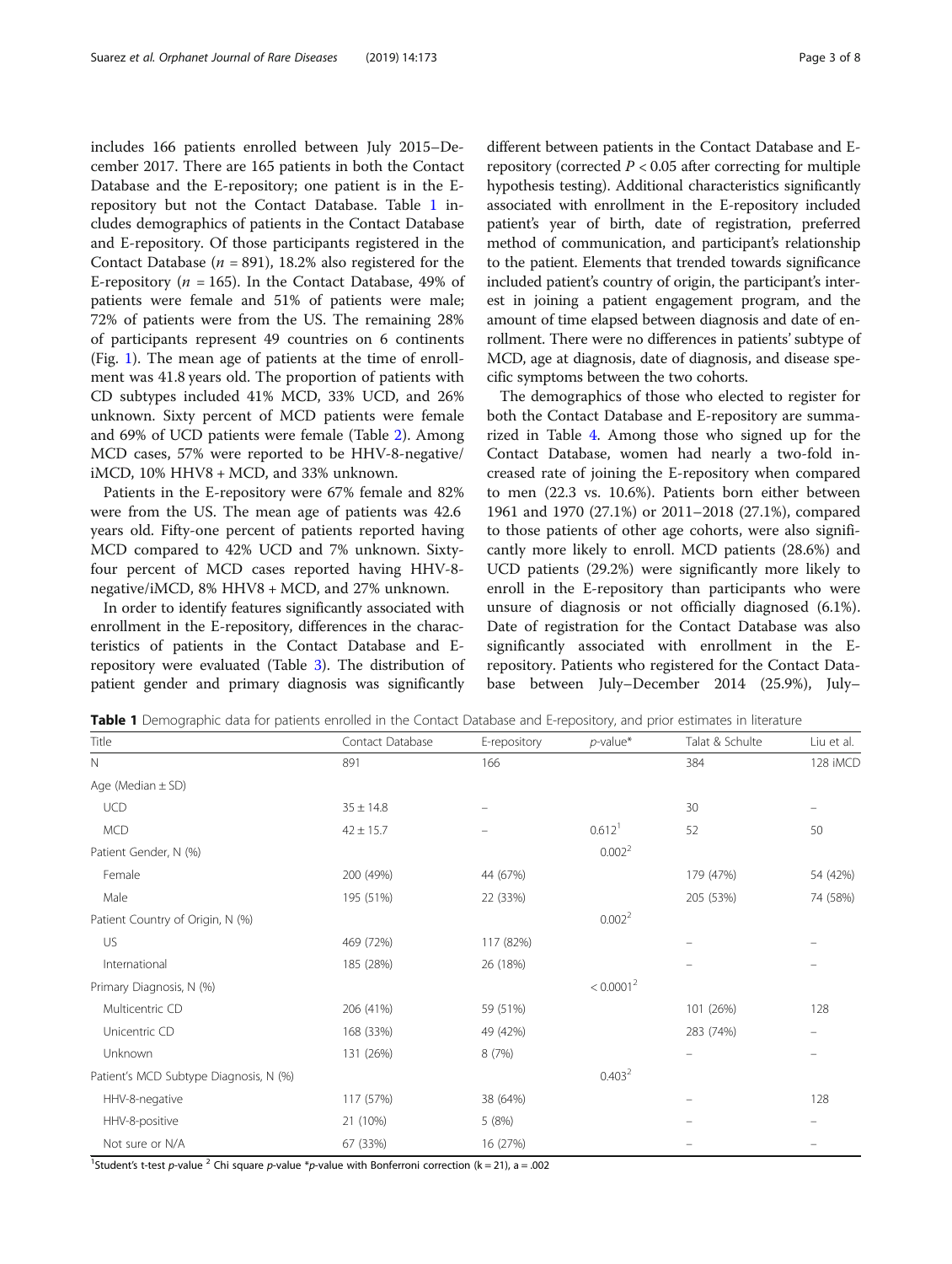<span id="page-3-0"></span>

December 2015 (30.4%), and January–June 2016 (25.4%) were more likely to sign up for the E-repository than registrants at other time periods. Of the patients who listed both phone and email as their preferred methods of communication (rather than just one or neither), 100% signed up for the E-repository. When patients registered themselves directly for the Contact Database, they were more likely to also register for the Erepository (27.8%), compared to those patients who were registered by family (4.1%) or friends (3.2%).

We hypothesized that there would be a statistically significant rise in enrollment in the Contact Database and E-repository following the 2017 Patient Symposium, but there was no significant change. Figure [2](#page-6-0) illustrates patient enrollments over time in both the Contact Database and the E-repository through December 2017. The Contact Database followed a steady and linear enrollment trajectory from its opening, averaging about 21 participants a month. For the E-repository, few individuals initially signed up (8 individuals in the first 8 months). Upon execution of a comprehensive enrollment strategy in March 2016 (see Additional file [1](#page-7-0): E), there was a large rise in enrollment. Thirty-four patients signed up within 1 week and 56 signed up within 1 month. Over the next several months, the rate of enrollment continued at an increased pace and by the end of 2016 there were 134 patients in the E-repository.

Table 2 Patient-reported subtype of CD by gender in the Contact Database

| Title                    | Male     | Female    |
|--------------------------|----------|-----------|
| Primary Diagnosis, N (%) |          |           |
| Multicentric CD          | 81 (40%) | 120 (60%) |
| Unicentric CD            | 38 (31%) | 86 (69%)  |

## **Discussion**

Herein we present a description of the largest database of CD patients worldwide, characteristics associated with patients interested in contributing data and biospecimens for research, and insights into successful data and biospecimen acquisition for rare diseases.

The characteristics of CD patients in the Contact Database share several commonalities and differences with the existing literature. The age  $(41.8 \pm 16.0)$  of CD patients in the Contact Database is similar to what has been reported previously for CD patients by Munshi et al. (mean: 42.9–45.8, SD 17.2–17.6) [\[6](#page-7-0)]. For subtypes of CD, the data also aligns with prior published ages from Talat & Schulte (median: 30 and 52 for UCD and MCD respectively) [[7\]](#page-7-0) and iMCD patients from Liu et al. (me-dian: 50, IQR 35–61) [\[4\]](#page-7-0). The gender distribution  $(49\%$ female) is also similar to that published by Munshi et al. (64.1%) for CD and Liu et al. (42.2%) for iMCD. Review articles often state that UCD predominantly affects females while MCD affects more males  $[8, 9]$  $[8, 9]$  $[8, 9]$ . However, when broken down by gender, both UCD and MCD had more females than males. There did seem to be a larger female predominance in the UCD group as compared to the MCD group, in line with the UCD-female association canon.

The only study of the incidence of CD estimated that MCD cases made up 1569–1756 (20–27%) of the 6502– 7696 annual CD diagnoses in the USA [[6\]](#page-7-0). Our results (41% MCD, 33% UCD, 26% unknown) suggest that the proportion of CD cases that have MCD may be higher than previous estimates. However, the Contact Database is highly susceptible to ascertainment bias and likely also does not represent the population distribution, as individuals choose to join the Contact Database for a variety of reasons. Factors such as personal motivation, access to the internet, technical savviness, and ability to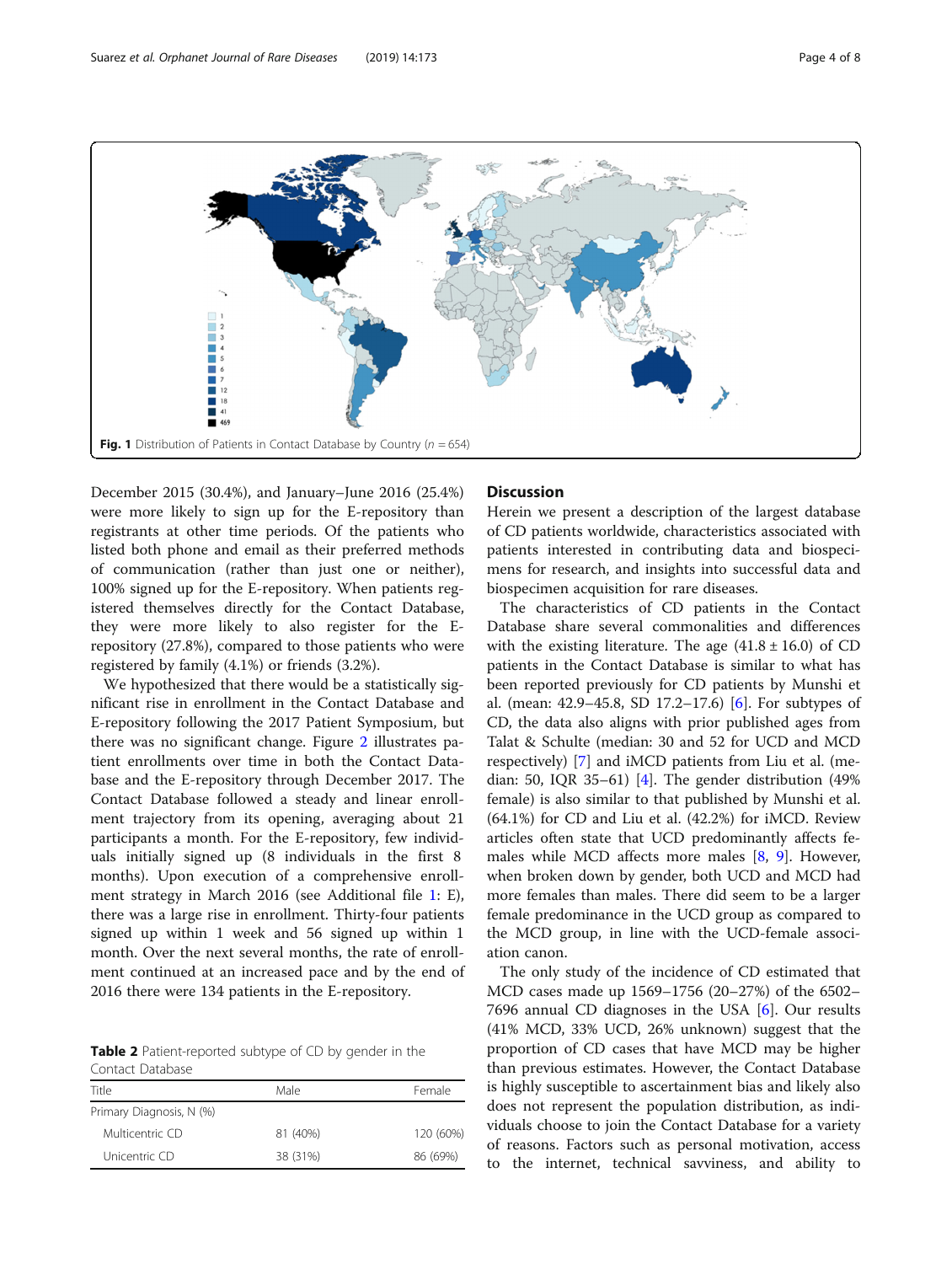<span id="page-4-0"></span>Table 3 Summary of comparison of characteristics of patients in the Contact Database and E-Repository by Chi Square, displayed in order by p-value

| Title                                                              | $p-$<br>value*    |
|--------------------------------------------------------------------|-------------------|
| Statistically significant ( $\alpha$ < 0.002)                      |                   |
| Patient's Primary Diagnosis                                        | $\,<\,$<br>0.0001 |
| Date of Registration                                               | $\,<\,$<br>0.0001 |
| Participant's Preferred Method of Communication                    | $\,<\,$<br>0.0001 |
| Participant's Relationship to Patient                              | $\,<\,$<br>0.0001 |
| Patient's Year of Birth                                            | 0.001             |
| Patient's Gender                                                   | 0.002             |
| Trending towards significance ( $\alpha = 0.002 - 0.01$ )          |                   |
| Patient's Country                                                  | 0.002             |
| Time elapsed between date of diagnosis and date of<br>registration | 0.005             |
| Interest in Warrior program                                        | 0.007             |
| Not statistically significant ( $\alpha > 0.01$ )                  |                   |
| Patient's Date of Diagnosis                                        | 0.075             |
| Patient's Symptoms                                                 | 0.177             |
| Patient's Subtype Diagnosis                                        | 0.403             |
| Patient's Age at Diagnosis                                         | 0.499             |
| Participant's Age                                                  | 0.502             |
| Participant's Gender                                               | 0.615             |
| Participant's Year of Birth                                        | 0.721             |
| Distance between participant and patient based on zip<br>code      | 0.742             |
| Registration Date relative to annual Patient Summit                | 0.851             |

\*p-value with Bonferroni correction ( $k = 21$ ),  $\alpha = .002$ 

navigate an English-language website may have contributed. Further, after surgical excision and treatment of their disease, UCD patients may proceed with their healthy lives and not be as interested in volunteering in research studies for their already treated disease as patients with MCD. The only prior estimate of the proportion of HHV8-negative iMCD relative to HHV8 + MCD was 34–55% vs 45–66%, respectively, based on the proportion in published case reports [\[4](#page-7-0)]. Our results (57– 90% iMCD vs 10–43% HHV8 + MCD) suggest that the proportion of iMCD to HHV8 + MCD may be higher than previously thought.. However, patients with iMCD, which is not as clearly understood or well controlled as HHV8 + MCD, may be more likely to seek out support and answers through a rare disease organization as well as more likely to express interest in donating biospecimens for research. Likewise, the high proportion of patients enrolled from the US almost certainly represents

the fact that the CDCN is headquartered in the US and media profiles have primarily occurred within the US.

The high proportion of respondents unaware of whether they had UCD or MCD is quite concerning as the clinical presentation, treatment, and survival outlook is significantly different. Approximately 35% of iMCD patients die within 5 years of diagnosis and another 25% die within 10 years of diagnosis [[10\]](#page-7-0). Conversely, less than 5% of UCD patients die within 5 years of diagnosis and less than 10% of HHV8 + MCD patients die if appropriately treated with B cell depletion therapy. It is imperative that all physicians perform necessary testing to determine if the patient has UCD, HHV8 + MCD, or iMCD and that patients are better informed of their subtype. A possible explanation for this high proportion of patients unaware of their subtype may be that some individuals who register in the Contact Database don't actually have CD or the subtype testing may not have been completed when the patient registered. A clear limitation of this study is that the patients' diagnoses are patient reported and not validated with medical records. There may be discrepancies between what participants complete in the form and the medical record. The CDCN is currently co-leading enrollment into the ACCELERATE Natural History Registry, where patients can enroll themselves online, complete medical surveys, and grant access to medical records for in-depth data abstraction. By coupling selfreported surveys with medical record data, we should be able to gain insights into the reliability of self-reported surveys like the Contact Database and E-repository. The recent publication of the first-ever diagnostic criteria for iMCD may also help with determining and communicating this challenging diagnosis appropriately [\[11\]](#page-7-0).

The analysis of differences between patients who only enroll in the Contact Database versus those who go on to enroll in the E-repository suggests that certain characteristics are associated with interest in tissue sample donation, such as female gender and MCD subtype. Female gender has previously been shown to be associated with more altruistic behavior such as filling out more surveys and donating money to nonprofits [[12](#page-7-0), [13\]](#page-7-0). Diagnosis with the more severe MCD subtype compared to UCD or unknown subtype of CD was also associated with significantly increased rates of E-repository enrollment. Some of the respondents with unknown subtype of CD may not be confident they actually have CD and so therefore may be less interested to contribute samples to its cause. Another explanation is that those patients who have a known primary diagnosis communicated to them are more motivated to participate in investigative efforts. The significant differences between the characteristics of patients in the Contact Database and the E-repository, including female gender, proximity to research/USA location, and more severe subtype may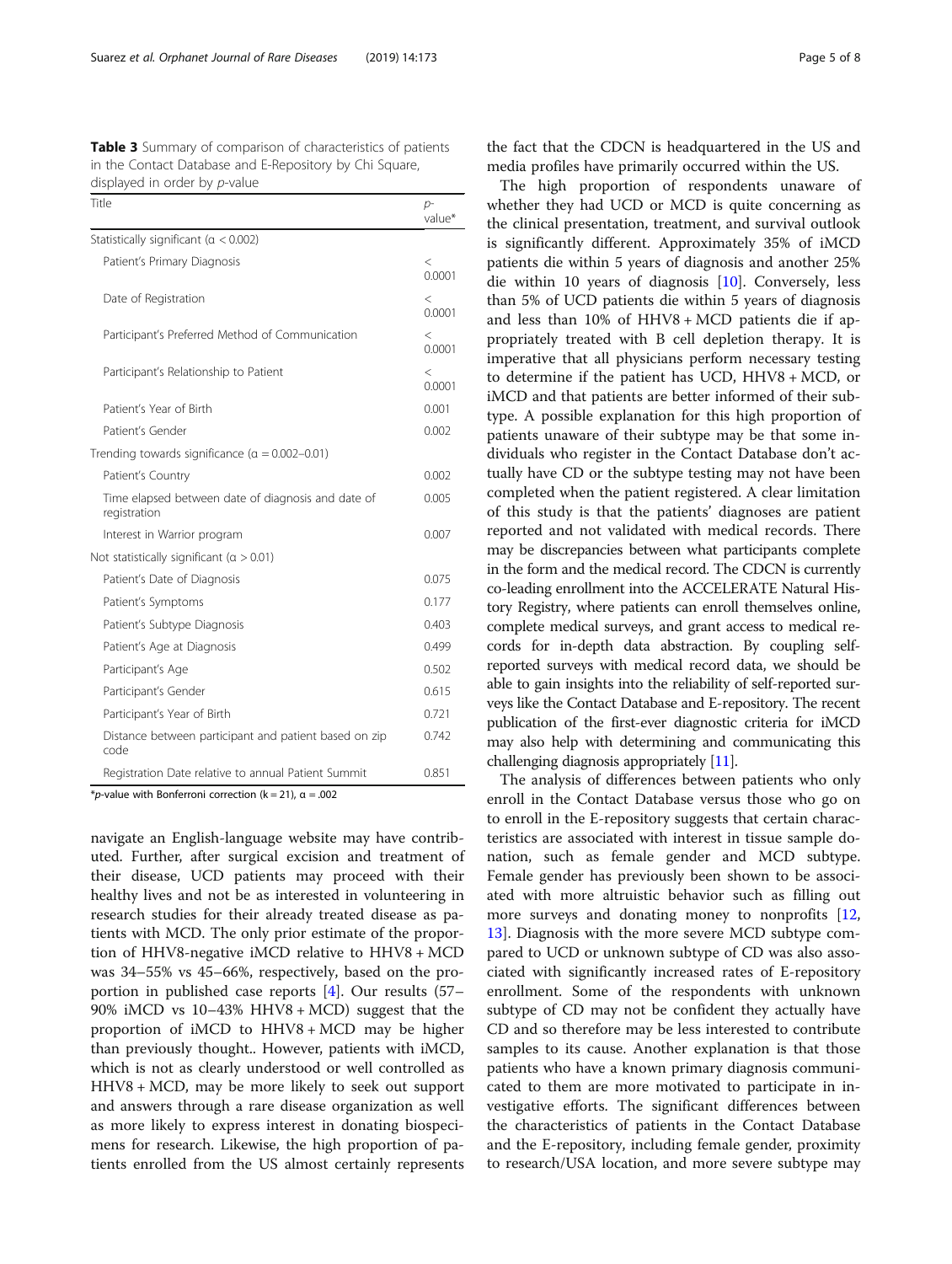<span id="page-5-0"></span>

| Table 4 Odds Ratios of joining E-repository for Significant Characteristics |  |  |
|-----------------------------------------------------------------------------|--|--|
|                                                                             |  |  |

| Title                                           | Joined E repository | Did not join        | Rate of<br>E-repository | Odds Ratio <sup>a</sup> |
|-------------------------------------------------|---------------------|---------------------|-------------------------|-------------------------|
| Patient's Gender                                | $n = 395$           |                     |                         |                         |
| Male                                            | 22                  | 178                 | 11.0%                   | 0.60                    |
| Female                                          | 44                  | 151                 | 22.6%                   | 1.24                    |
| Patient's Year of Birth                         | $n = 721$           |                     |                         |                         |
| 1930-1940                                       | $\mathbf 0$         | 12                  | 0.0%                    | 0.00                    |
| 1941-1950                                       | 9                   | 25                  | 26.5%                   | 1.45                    |
| 1951-1960                                       | 16                  | 84                  | 16.0%                   | 0.88                    |
| 1961-1970                                       | 48                  | 127                 | 27.4%                   | 1.51                    |
| 1971-1980                                       | 27                  | 124                 | 17.9%                   | 0.98                    |
| 1981-1990                                       | 34                  | 100                 | 25.4%                   | 1.39                    |
| 1991-2000                                       | 5                   | 74                  | 6.3%                    | 0.35                    |
| 2001-2010                                       | $\overline{2}$      | 19                  | 9.5%                    | 0.52                    |
| 2011-2018                                       | 5                   | 10                  | 33.3%                   | 1.83                    |
| Patient's Primary Diagnosis                     | $n = 505$           |                     |                         |                         |
| Multicentric CD                                 | 59                  | 147                 | 28.6%                   | 1.57                    |
| Unicentric CD                                   | 49                  | 119                 | 29.2%                   | 1.60                    |
| Unsure or Not officially diagnosed              | 8                   | 123                 | 6.1%                    | 0.34                    |
| Date of Registration                            | $n = 874$           |                     |                         |                         |
| Jul-Dec 2014                                    | 30                  | 86                  | 25.9%                   | 1.42                    |
| Jan-Jun 2015                                    | 26                  | 113                 | 18.7%                   | 1.03                    |
| Jul-Dec 2015                                    | 31                  | 71                  | 30.4%                   | 1.67                    |
| Jan-Jun 2016                                    | 35                  | 103                 | 25.4%                   | 1.39                    |
| Jul-Dec 2016                                    | 17                  | 87                  | 16.3%                   | 0.90                    |
| Jan-Jun 2017                                    | $\overline{7}$      | 138                 | 4.8%                    | 0.27                    |
| Jul-Dec 2017                                    | 6                   | 124                 | 4.6%                    | 0.25                    |
| Participant's Preferred Method of Communication | $n = 449$           |                     |                         |                         |
| Email                                           | 66                  | 340                 | 16.3%                   | 0.89                    |
| Phone                                           | $\overline{7}$      | 25                  | 21.9%                   | 1.20                    |
| Phone, email                                    | 11                  | $\mathsf{O}\xspace$ | 100.0%                  | 5.49                    |
| Participant's Relationship to Patient           | $n = 811$           |                     |                         |                         |
| Patient                                         | 150                 | 380                 | 28.3%                   | 1.55                    |
| Family                                          | 9                   | 209                 | 4.1%                    | 0.23                    |
| Friends                                         | $\overline{2}$      | 61                  | 3.2%                    | 0.17                    |

<sup>a</sup>Overall average 18.2%

also be associated with tissue sample donation interest for other rare diseases too.

Additional insights were generated related to patient interest in contributing samples for research. Participants that A) signed up within the first 2 years of the Contact Database opening, B) preferred to be contacted both by email or phone (rather than one or neither), or C) were the patient (rather than a family member) were all significantly more likely to enroll in the E-repository. Regarding A, it seems that there was a first mover effect. Those individuals who were quick to sign up in the Contact Database were also

more willing to express interest in donating tissue; these individuals were driven by the desire to be as involved as much as possible as quickly as possible. Similarly, even though a small number of individuals elected to be reached out to by both phone and email  $(n = 11)$ , all eleven individuals signed up for the E-repository. As would be expected, individuals open to any form of contact regardless of the modality likely have a stronger desire to participate in research efforts.

Three characteristics that trended towards significance are also worth discussing. American participants trended towards being more likely to sign up for the E-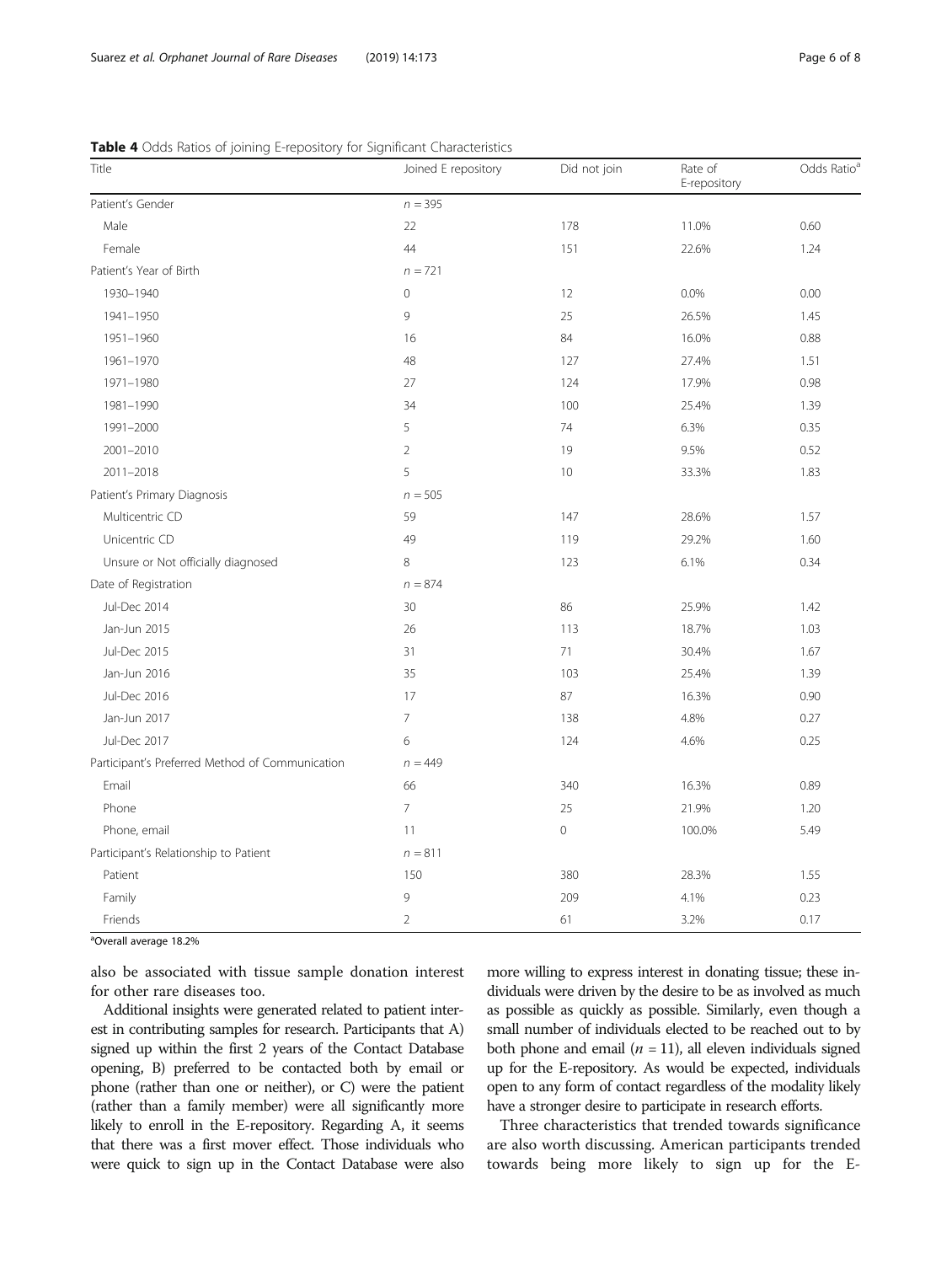<span id="page-6-0"></span>

repository. This likely has to do with the CDCN's location in the USA and the proximity to most CDCN research studies. Individuals who expressed interest in a CDCN program geared at empowering patients and loved ones to spread awareness and raise funds for research also tended to be more likely to enroll in the Erepository. We suspect similar underlying motivations in these patients as those outlined for individuals who answered phone and email for their preferred communication. Finally, individuals who had carried a CD diagnosis for a longer period of time also trended towards being more likely to express interest in donating tissue. This may be secondary to these individuals experiencing a prolonged course with little scientific progress, which may have served as inspiration to get more involved with research. This may also reflect that patients further out from diagnosis are able to consider contributing to research more so than newly diagnosed patients, who are focused on finding an expert and getting care right away.

There are also several operational learnings from implementing and rolling out the Contact Database and E-repository, which may be helpful for other rare disease organizations. First, an electronic consent form has been shown to be effective for increasing enrollment into tissue repositories for a number of disease-specific and non-disease specific biobanks [[14](#page-7-0)]. The IRB-approved electronic consent forms that the CDCN developed are included as supplementary files with this publication so

other rare disease organizations may model their own consents after it in hopes of expediting other rare disease investigative efforts (Additional file [1](#page-7-0): D). Second, visualizing the E-repository enrollment (Fig. 2) highlights a sharp peak around March 2016. A review of the CDCN's internal records helps to explain the spike in enrollment. A CDCN task force developed a tissue acquisition plan in February 2016 called "The Answers are Within." Only 8 patients had been enrolled in the Erepository in the prior 8 months. The strategy included posting an article to the homepage on [CDCN.org](http://cdcn.org), posting on social media, and sending tailored emails (Additional file [1](#page-7-0): E) to members of the Contact Database. There were different pathways of communication for patients who reported having UCD, MCD, or being unsure. The outcome was a 15-fold increase (8 vs. 125 patients) in enrollment when comparing the 8 months pre vs post roll out of the strategy. Finally, considering the low enrollment of patients in Asian and African countries, moving forward, a greater emphasis should be made to partner with physicians in these regions and to adapt English language consents to local languages to encourage more patient enrollments in these regions. As larger numbers are enrolled into these databases within a given country, analyses should be conducted to determine regional differences in prevalence and demographics at the national level.

Despite several important limitations, the results presented come from the largest database of CD patients.